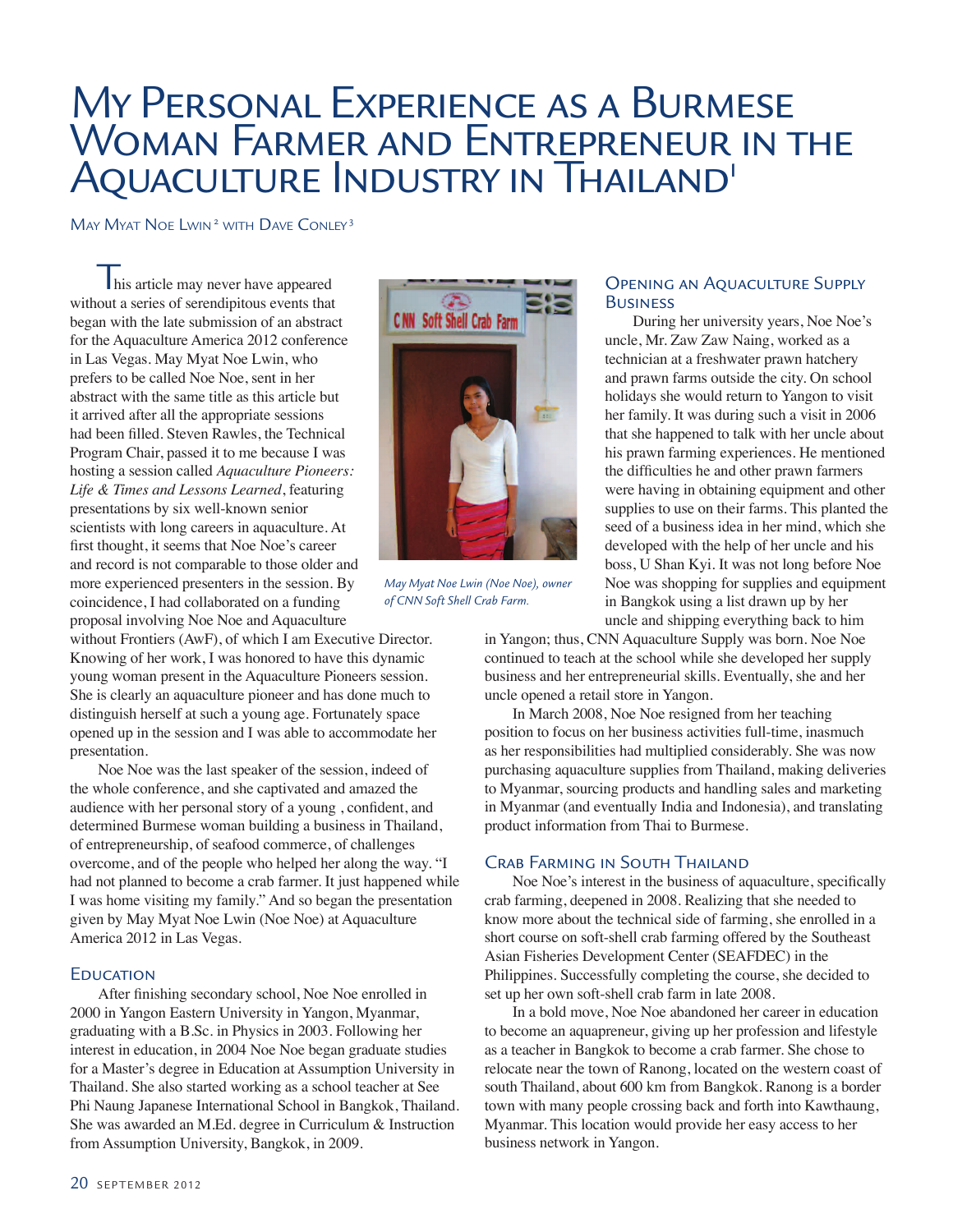So began a long list of challenges for a young Burmese woman trying to set up a business in Thailand, not the least of which was that she did not know anyone in town. However, she persisted and, in doing so, revealed the qualities that captivated the attention of the audience in that Las Vegas conference room.

The rest of this article is in Noe Noe's words from her presentation.

### Reasons I am Interested in Aquaculture

I found aquaculture very interesting because we are producing food and that is a top priority. There are so many roles to play in aquaculture and you must have a variety of skills to be successful, such as technical and financial management as well as finding markets. My other priority is that I want to create jobs for people.

My main interest has been in crab farming. I took the crab seed production course from SEAFDEC in the Philippines and then decided to set up my own soft-shell crab farm. It took me two to three months to find a suitable farm and I didn't have any friends or family in that part of Thailand where the farm was located. It was very hard for a young Burmese woman who wanted to be a crab farmer. Most Thai landowners could not believe that I wanted to set up a softshell crab farm.

# WHY SOFT-SHELL CRAB FARMING?

 The most lucrative market for crab farmers is the



*Harvesting red tilapia from polyculture pond.*



 *Packing mud crab for market.*



*Mussel meats going to market.*

production of soft-shell crabs, which are held in individual cages and examined every four hours for molting. Within four hours of molting, the crabs must be moved from saltwater to freshwater to keep the new shell soft. The crabs are collected from the wild by fishermen and sold to farmers. The crabs must be individually tied to prevent them from crushing one another with their (CONTINUED ON PAGE 22)

farming at professional conferences. Moreover, I volunteered for Aquaculture without Frontiers (AwF) and the AquaFish Collaborative Research Support Program (CRSP). In 2009, I co-authored a manual on soft-shell mud crab farming with a SEAFDEC mentor, which was published by SEAFDEC.<sup>4</sup>

powerful claws, then sorted, untied, placed in individual cages consisting of plastic boxes with holes and fed every other day with small forage fish.

The farm I rent had been an old shrimp pond and allowed to run down by the previous owner. I had to put in many long hours and cash to bring it back into production. The secret to success in crab farming is tender loving care. Because we are dealing with live animals, it is important to care about each animal even though there are so many.

While farming, I was also still doing my aquaculture supply business in Myanmar to provide extra cash to keep the farm growing. As the farm yield has grown, I have looked for other opportunities to generate short-term business. At first this meant buying and selling live horseshoe crabs. After I trained staff and developed a regular market, I decided to diversify with other crab products, including live horseshoe crabs, live mud crabs, crab meat, spanner crabs, frozen soft-shell mud cabs and eventually live groupers. Later, I bought my neighbor's ponds and started another farm to polyculture red tilapia and white shrimp, and more soft-shell crab.

At the same time, I started giving a training course to farmers who wanted to start their own soft-shell crab farms and was invited to give presentations about soft-shell mud crab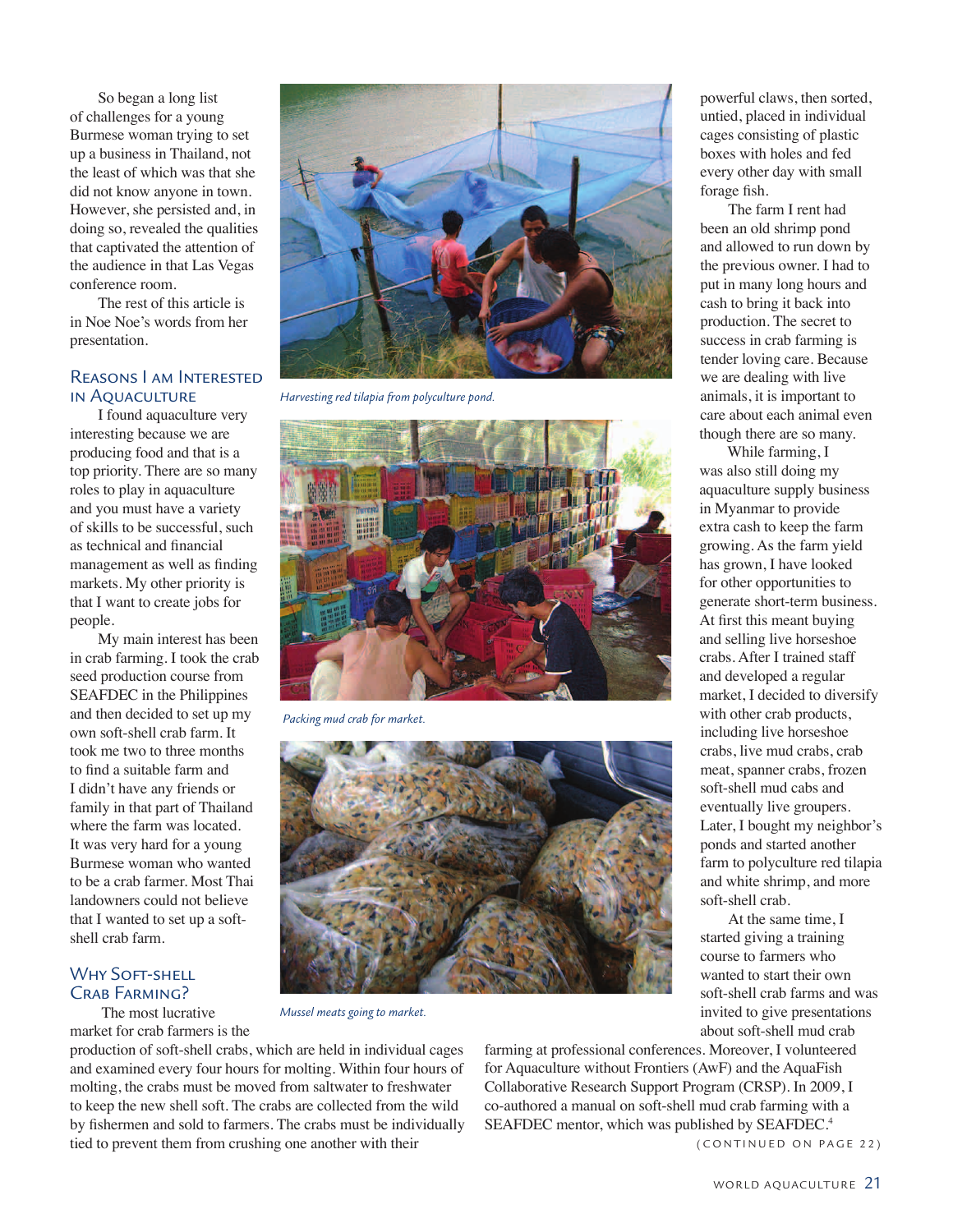The following are the challenges I face as a young Burmese woman crab farmer and seafood entrepreneur in Thailand.

Market. Because I come from a third-world country and most people think the products coming from Burmese people are cheap. Most buyers offer low prices for my products. It took me a lot of time and effort to find the right market.

Investment. I am a young Burmese person so I cannot borrow any money from the bank. Although I showed all my documents and records, I was never able to obtain a bank loan. With limited investment capital, it takes me more time and hard work to maintain my small business.

Supply. It was hard to get supplies of wild crabs for stocking my farm because many collectors had been doing it for a long time with established buyers. Unless I paid higher prices to the fishermen, or to suppliers who collected from multiple fishermen, they were not willing to sell to me. It was hard for the suppliers to believe that I would buy consistently from them because I am a young woman and only started my business five years ago. So I had to convince small suppliers to sell to me, even if it was only 20 to 50 kg of crabs. I spent a lot of time looking for suppliers who will sell to me.

Languages. Myanmar people who live in Ranong are migrant workers coming from southern Myanmar and they have their own dialect. I came from Yangon so I didn't fully



*First farm with crab cages and bridge, started with 40,000 crabs.*



*Crew stocking cages with crabs for grow-out.*



*Red tilapia pens in polyculture pond.*

understand what they were saying. I had to learn the southern Burmese dialect and Thai language at the same time. Being able to speak Burmese, Thai and English has helped me a lot with my business and made it easier for me to get crabs because most suppliers were Burmese. I was able to find markets in different parts of Thailand and, eventually, international markets.

Human Resource

Management. These were my most difficult challenges. Most of my employees were male and I was a young female, so I needed to show them a good example and that I was serious about what I was doing. Inasmuch as most of my employees were Burmese living in Thailand, I had to deal with all the personal issues of employees getting married, having children, sending money back to Myanmar to support family, getting work permits and various health issues, which required my acting as interpreter for doctors at the health clinic. None of us had farming experience before so we all worked hard and I involved them in most of the decisions I made.

Isolation. I could not find any young people who were interested in crab farming. I think I was the youngest among all of the farmers in Ranong. It is a small town and hard to find friends. As the result, I saved more money and thought about work all the time.

Initial Racial Prejudice.

Ninety percent of Burmese people living in Ranong, Thailand are manual workers, so it was hard for many Thai people to accept me at the beginning. Some of the other soft-shell crab farmers did not appreciate a new competitor.

The following are my coping strategies for dealing with all of these problems and challenges.

Awareness of Opportunities. Although I have a market for my products, I am always aware of other market opportunities. Everywhere I go I try to talk to new people and go to the market to find out what

seafood people are interested in eating these days; what are the market prices, what other seafood products I could sell and who are the reliable buyers.

As the farm began producing soft-shell crabs for sale, I was delivering a few dozen per day to a nearby processing plant, barely enough to pay for gasoline and a couple of farm helpers,